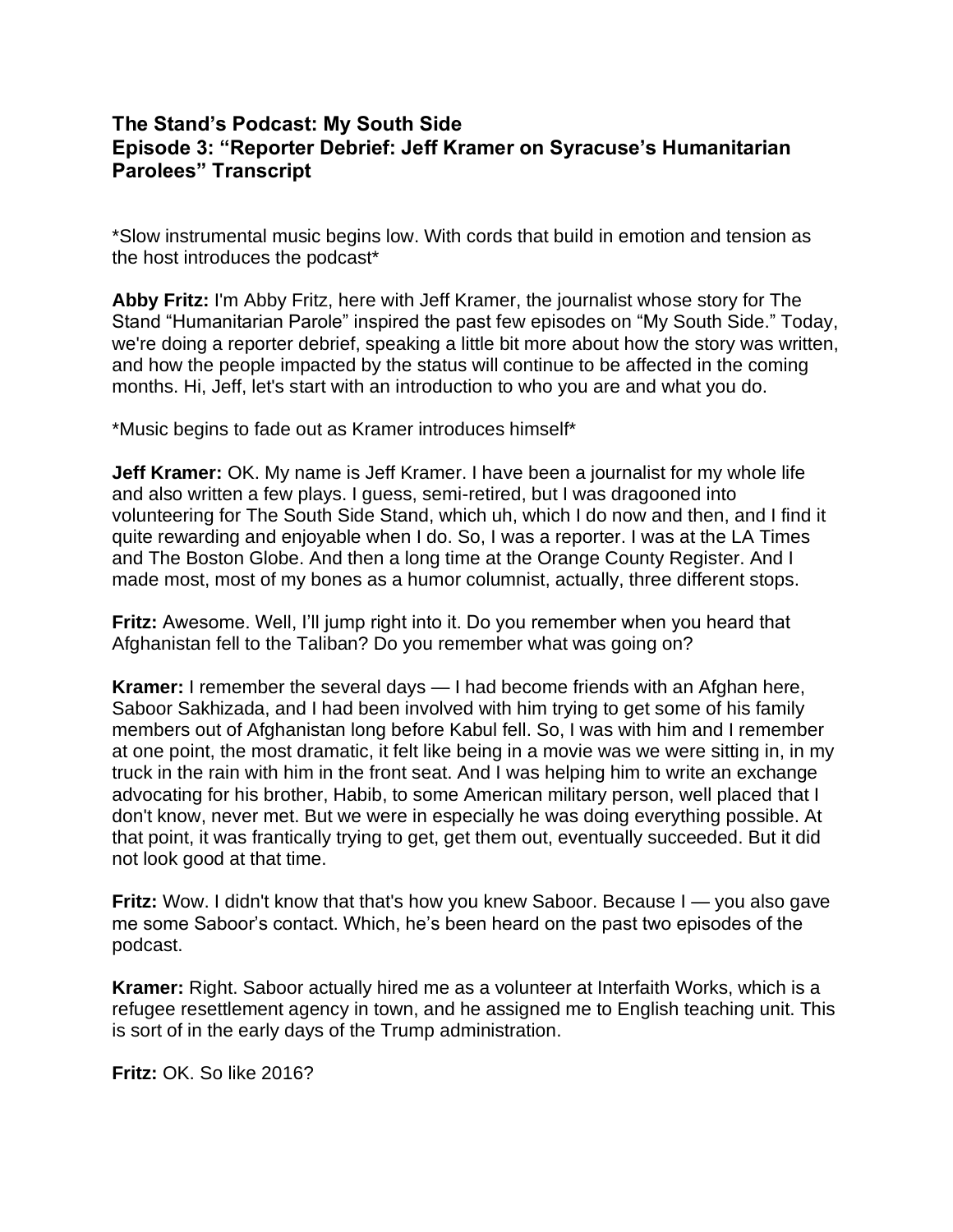**Kramer:** Yep. So soon enough, about a year and a half later, two years later, we were running out of refugees, for obvious reasons. But Saboor and I remained friends, he was an administrator with, with that organization, and we became very good friends.

**Fritz:** That's great.

**Kramer:** So, personal stake in it.

**Fritz:** Totally. And Saboor is such an advocate to for all the people coming from Afghanistan and just for refugees and humanitarian parolees and people with S.I.V. status as well. So-

**Kramer:** Well, he's the whole the whole deal. You know, he's an advocate, he's an American, he's, in some extent, a victim, I would think he would not want to be called that, but he was forced to flee his own country. And, and so he's had a very interesting life for having very few years under his belt.

**Fritz:** Yeah. So then this, this personal stake that you kind of talked about, given your friendship with Saboor is that what prompted you to write the story?

**Kramer:** No, I don't know that it prompted. It just informed it. It might have prompted the assignment. I think the fact that I had worked with refugees and kind of had a bad habit of forming friendships with them, \*low laugh indicating the joking nature of the comment\* you know, and I found the immigrant experience — first of all, it resonates with my family, which fled, my father's family, my father fled Nazi Germany. So, I had a powerful kind of, I guess, sort of a symmetry with what was going on there. And I just find their energy, the vitality, their outlook, refreshing. And I found that it was something that I needed personally, at that time. So, I got involved in that, and I think I've sort of been associated with that.

**Fritz:** Yeah. Did you see a lot of other publications covering the story? Because I mean, I can speak from my experience, that when Afghanistan fell, pretty much after the fall, there wasn't much covering it as people came to the United States. What, what they were doing and what they were having to go through, you know, in the wake of all of that.

K**ramer**: It was a, it was a little spotty, you know, and it was a little chaotic. And, but they had to be going somewhere, right? Including about 400 at the time, into Syracuse. And it was a, you know, any anyone who has to uproot their homeland and come here is a difficult, it's a difficult challenge. Syracuse has its own challenges, even for those of us who were born in the United States. So, they get here, and they're dislocated, and they're incredibly sad. And a lot of them are fearful of what's happening to their friends and loved ones back home. And it just seemed to me that there was a deeper story to tell then numbers of people coming in and that's what I tried to do when I wrote that story.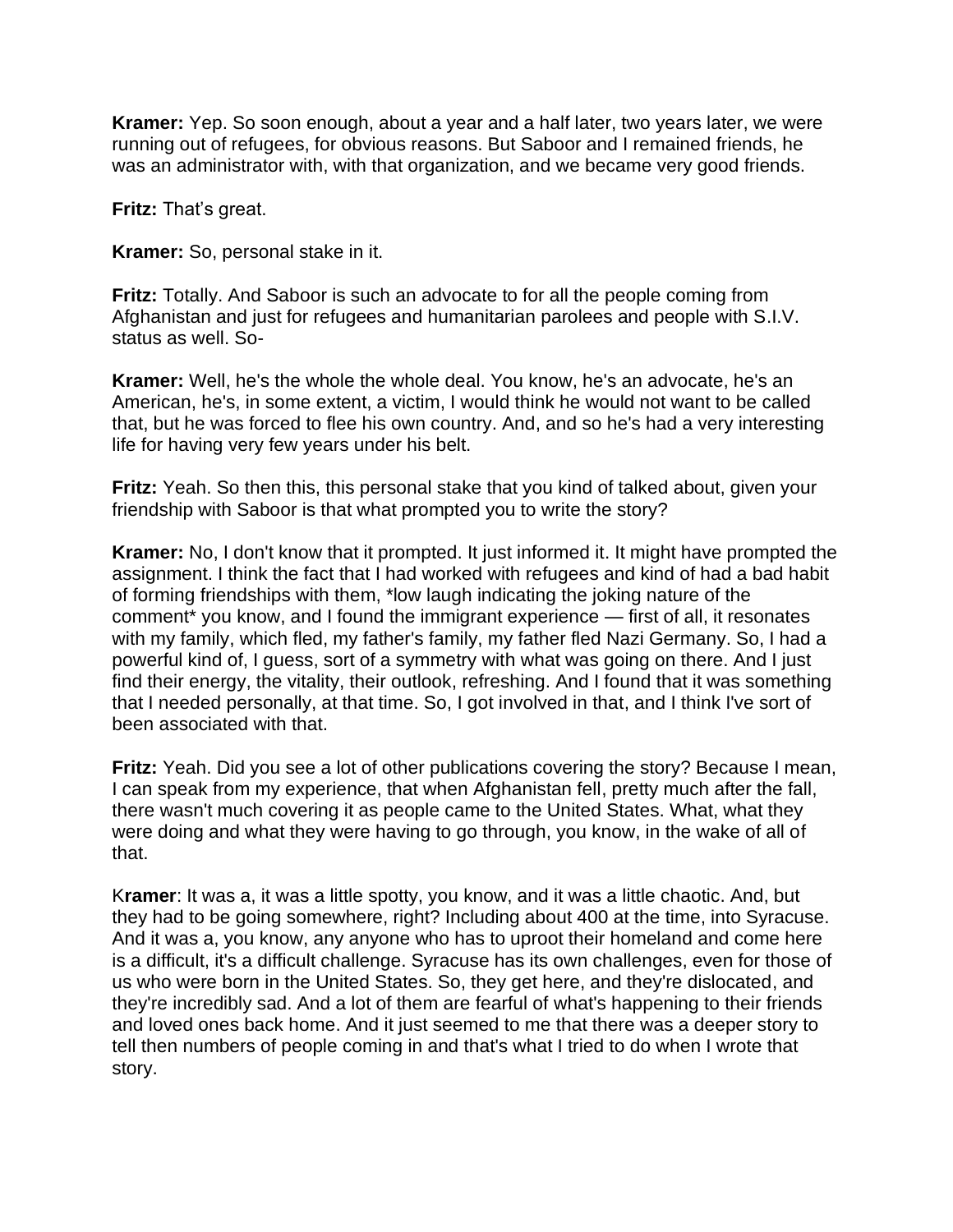**Fritz:** Absolutely, and I think that was definitely felt within your story. How do you think the Syracuse community has addressed this tragedy, first and foremost, with the fall? And then, how do you think they have kind of banded around helping the Afghan people that have come here? Do you think there's been facilities in place to do that or even just community members? Did you get that in your reporting?

**Kramer:** Well, I think that, for the most part, Syracuse is a politically tolerant place, and I think the path, there's sort of a well-worn path for refugees coming here. I think that they have been handled, I guess, to the best of our ability. I mean, this area is not flush with resources itself. I don't, you know, the resources have, have been coming. I mean, there's just never going to be enough. But the fact that many of them are now able to work is helpful. That was not the case initially. I don't know if that answers your question.

**Fritz:** No, I think it does. I think the question I've been trying to, to get at and kind of when I've been reporting, has been a resounding, a resounding consistency throughout all of the people I've interviewed is that Syracuse, even if it was maybe not financially, or specifically in, you know, tangible ways that there has been, a lot of people have really wanted to help. And have really worked towards it, whether that's people at Interfaith Works helping people apply for asylum, or just finding communities within Syracuse that are already here, because of populations that have been immigrating here for a long time, or that are refugees here. And so—

**Kramer:** I do think it has worked to their advantage, that these people are associated with helping the United States to a large degree.

**Fritz:** Definitely.

**Kramer:** But I think it's, it's a very traumatized population. They have not been sitting in refugee camps, you know, for five or 10 years. They're not, didn't necessarily come here with a sense of happiness and relief. Well, there was relief. But there was a sense of trauma. I mean, these are people that had relatively normal lives and then almost overnight, everything changed. And here they are in Syracuse, NY. So, it's different, you know, it's a different population and some of the other refugees we've seen.

**Fritz:** Definitely. That was another point I wanted to talk about, too, was kind of the, the suddenness of the fall. Or at least maybe that's just from me, I'm a young person and I haven't been as conscious of the conflict in Afghanistan until more recently and it did, to me feel like, kind of overnight it just fell. And I don't know if that's because of the information we were getting back from Afghanistan, that things were going well. And if maybe that was not necessarily the case. And we just hadn't received, you know, the actuality of what was going on out there or if it's more of like, a freak, you know, it felt the Taliban rose that that sort of thing. I don't—

**Kramer:** I don't even think the Taliban expected that it was gonna fall that quickly. But I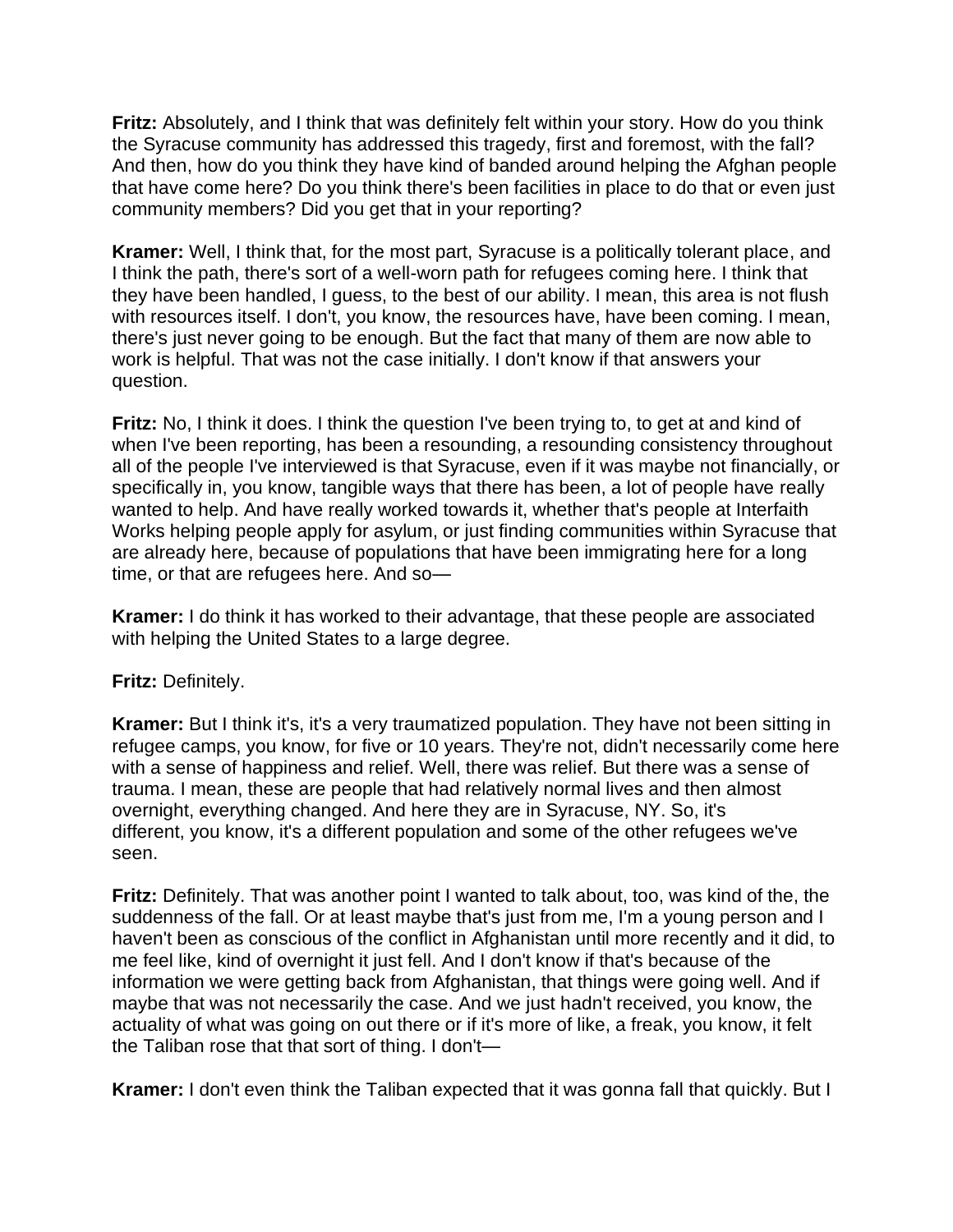do think it was a tragedy that was in the making for a long time. I think there's a lot of blame to go around. Not, not just Trump and Biden, the Afghans themselves to an extent, the Afghan government itself, and the American military, I think, which created an enabling sort of a system. Where: "We'll take care of this, we can do it better than you," as opposed to really preparing a country to defend itself against a radical element. So, but you know, what, what are you going to do, you know? Once you start blaming everybody, the blame just gets diffused, you really have to just move on at this point. You know, it's a tragedy.

**Fritz:** It is a tragedy. And that kind of leads me, because I know that the quickness with which Afghanistan fell kind of required the U.S. government to, with the people in coming, who had helped the U.S. military to give them the status as humanitarian parolees. Do you remember when you first kind of heard that term?

**Kramer:** I heard it in the course of, it was probably my own ignorance, but I heard in the course of reporting my story. That they had this particular status, hadn't really come up in my experience before. And it made sense, you know, because these people didn't have documents and they didn't have, they didn't go through the vetting process, they were not on a track to get a green card. It was kind of an emergency short term situation. But it's, it's kind of added to their misery and stress and anxiety. The possibility, that even if it's a remote possibility, that they can be sent back there has to be terrifying. And you know, they know more than anybody, you know, how quickly events can happen. And how quickly things can change. So hopefully, that will get ironed out. I do think Afghans are getting expedited in the asylum process.

## **Fritz:** Really?

**Kramer:** Which is unfair to others. But you know, it's just the backlog system right now.

**Fritz:** When did that come out that they're getting expedited?

**Kramer:** I have, I don't know if it's come out. I was talking to immigration lawyers and they had said that they're getting like, their claims are being adjudicated in about 45 days, which is quite speedy.

**Fritz:** Yeah, and asylum too, that's one thing that many of the professionals and lawyers that I've spoken to, they're like, you know, if the Act that's in Congress right now, or that's being drafted right now—

**Kramer:** The Afghan Resettlement?

**Fritz:** Yeah, the Afghan Adjustment Act.

**Kramer:** That's right.

**Fritz:** If that doesn't go through, the other options are usually asylum or, you know, if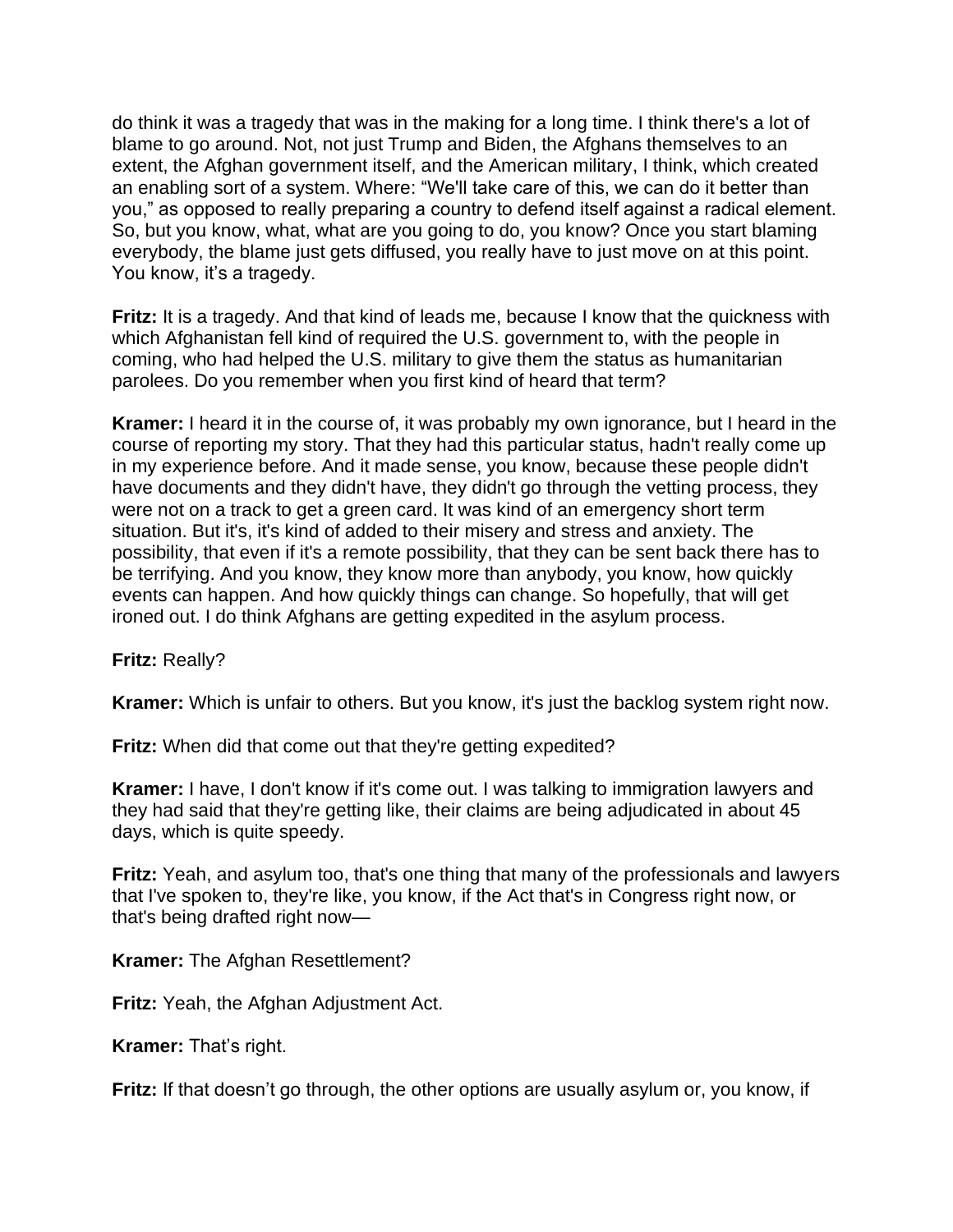they hadn't already started an S.I.V. which is a Special — I'm forgetting —

**Kramer and Fritz:** \*Said at the same time\* Special Immigration Visa.

**Kramer:** Yeah.

**Fritz:** Asylum is the option, and it's just a really long, traumatizing process. Because you have to recount so much that has gone on to you.

**Kramer:** Right.

**Fritz:** And it's so backlogged, you know, across the country and—

**Kramer:** And prove things that are, in some cases very difficult to prove, given how rapidly they had to get out of there.

**Fritz:** Mhm, and we had discussed too that, we mentioned the Act that's been drafted. I was really hoping and throughout my time working on the story that we would have a conclusion that the act would be passed and we'd be able to kind of see what, what came out about it. But clearly-—

**Kramer:** You know, this country better than that.

**Fritz:** I'm 22. I don't I haven't had enough time. But I was I was hopeful, and I was wrongfully hopeful. And that it's not it's not done yet. It's not done drafting, even though it really to me seems like it should be a bipartisan issue. But yeah, I don't know. You don't seem surprised by this outcome?

**Kramer:** No, you know, unfortunately we live in a country where one side doesn't want to have the other side to have any success at all. Even if it's benefits everyone. I do think there's reasons to have some caution, you know, given the violent world that these people are coming out of and the possibility for, for mischief. So, I don't know that it's necessarily racist, or politics, to ask questions about, about this act. But I do think that everyone's eye should be toward passing it, you know, sooner than later. With, with sufficient precautions. And I have to believe that they know, to a large extent, which people are completely safe and reliable at this point and maybe some others are going to need a little extra attention. But if you trusted someone to work at a commissary on an American military base in Afghanistan, you should be able to trust him in Syracuse.

**Fritz:** Yeah. When I spoke with Zac Lois, I got a really pointed quote from him where he says that the, the American focus and attention span moves very quickly. And, you know, I'm not sure obviously, I'm not any sort of political researcher or anything like that. But it's, it seems to be that could be the reason why a lot of people haven't heard about the act more broadly, other than people being directly affected by it. And why, you know, it's not maybe a top priority right now, in the drafting process. I think there's a lot of other things going on in the world that have grabbed American attention.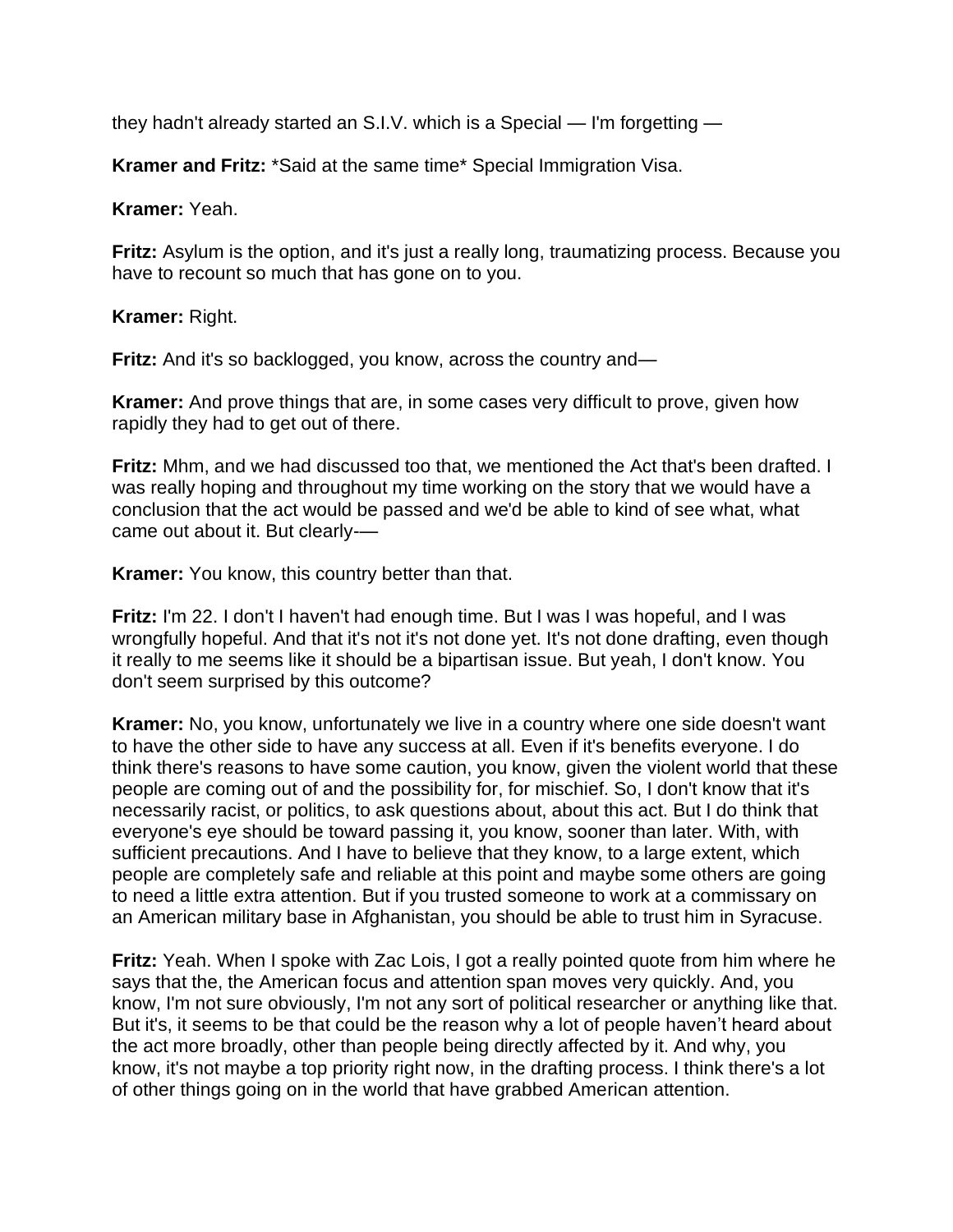**Kramer:** I think Zac is right. I think that's what Biden was relying on with this with this rapid pull out and he was correct, unfortunately. Afghanistan is unlucky, you know, they are unlucky because strategically, they just don't have much in the way of oil or, or other precious resources that would make a superpower want to come in and protect them necessarily long-term. Then they were unlucky with Ukraine, you know, which, as horrible as Afghanistan is and what's going on there now and our role in what's going on over there right now, it doesn't threaten a global nuclear war, you know, to the extent of what's going on in Ukraine. So that has captivated everybody's attention. And, you know, Ukraine, you know, their cities look more like our cities, they are basically Europeans. And that's what we're that's how the establishment in this country identifies itself.

**Fritz:** Yeah, I think there is definite racism and, you know, like you said, given the circumstances of Russia being involved with Ukraine, that have caused everyone to really focus their attention on, on that. Do you think that, do you see, now that President Biden has said that we're going to also be taking on Ukrainian refugees? Do you see a similar situation happening? I'm not sure if you can answer that question or not.

**Kramer:** What do you mean similar?

**Fritz:** Similar in, you know, in relation to what we've been talking about with humanitarian parole, do you think people are going to have to come here quickly?

**Kramer:** Well, I think it'd be easier for them in, in some regard. Even though you know, it is it is ironic. I mean, Ukrainians are not involved, or their families, in helping America fight before all this happened, right? So, and yet, I would imagine that if there was a Ukraine Resettlement Act that was pending, it would probably get less resistance would be, would be my guess.

**Fritz:** What was something surprising you learned while you were reporting on the story? Because I know, I've learned quite a lot just speaking to people.

**Kramer:** You know, I think what, what struck me was when I was sitting at a Pittsburgh Pirates game, when Saboor told me that his brother and his other family members had miraculously gotten out of Afghanistan. And about a month later, maybe less, I was shooting baskets with them in Liverpool at a park. And I was struck by Habib, just how American he was, in so many respects and so much of a regular guy. And I don't know why I was surprised by that, you know, I shouldn't have been surprised by it. But to be confronted with how similar we all are, when we're sort of fed this imagery of terrorism and difference and, you know, radical Islam and on and on and on. This whole apparatus that's set up to, to keep us from trusting each other and knowing each other, liking each other. I was just kind of humbled by that, you know, honestly.

**Fritz:** Yeah, and something I keep coming back to, too I think, throughout the story was that, you know, at the end of the day, like all the people that have come here are